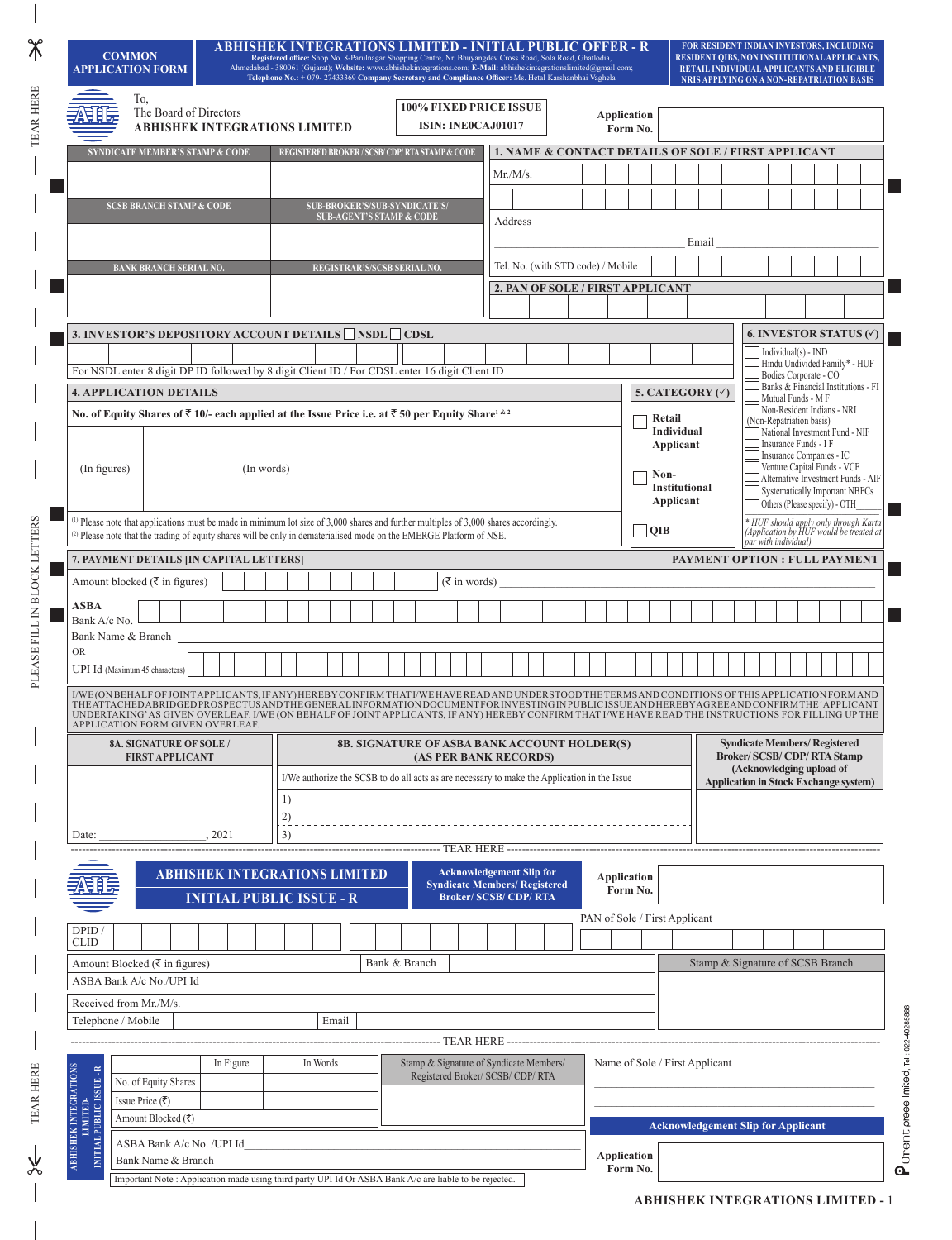# THE NATURE OF ABRIDGED PROSPECTUS - MEMORANDUM CONTAINING SALIENT FEATURES OF THE PROSPEC **APPLICANT`S UNDERTAKING AND CONFIRMATION FOR APPLICATION FORM**

#### (IN CASE OF A JOINT APPLICATION, THE CONFIRMATIONS, AUTHORIZATIONS, UNDERTAKINGS AND REPRESENTATIONS MADE BY THE FIRST APPLICANT WILL BE DEEMED TO HAVE BEEN **MADE ON BEHALF OF ALL JOINT APPLICANTS. THE FIRST APPLICANT SHALL BE LIABLE FOR ALL THE OBLIGATIONS ARISING OUT OF THE ISSUE OF EQUITY SHARES.)**

On the basis of the Prospectus, General Information Document (the "GID") and having studied the attached details as per the Abridged Prospectus, I/We hereby apply for allotment of the Equity Shares to me/ us in the Issue u my/our application for maximum number of Equity Shares at the Issue Price. I/We hereby confirm that I am / we are eligible person to invest in this Issue in accordance with applicable laws. I/We hereby agree to accept the Shares applied for, or such lesser number of Equity Shares as may be allotted to me/us, subject to the terms of the Prospectus, GID, Abridged Prospectus, the Application Form and other applicable laws. The amount payable o ares which may be allocated/allotted and to registered my/our address as given in the depository records. I/We authorise you to place my/our name(s) on the Register of Members of the Company as holders of the Equity Sha that may be allocated/allotted and to register my/our address(es) as given below. I/We note that incase of QIB applicant, the (i) SCSB (for applications other than applications by Anchor Investors) and (ii) the LM's have t from Non-Institutional applicant and retail individual applicant, only on technical grounds and/ or as specified in the Prospectus, GID, Abridged Prospectus. In the event, the amount paid by me/us is not correct; I/we unde not that this application will be rejected. It is clearly understood that the shares allotted to me/us would be pari passu in all respects including dividend. I/We authorise the Company to make the necessary changes in the Form without intimation to me/us and use this application form for the purpose of this Issue.

### Nationality and Residentship: (Tick  $(\checkmark)$  whichever is applicable in the box and strike out whichever is not applicable in text).

I/WE CONFIRM THAT: (1)EITHER I am/we are Indian National(s) resident in India and I am/we are not applying for the said Equity Shares as nominees of any person resident outside India or Foreign Nationals OR I am/we are Indian National(s) resident in India and I am/We are applying for the said equity shares as Power of Attorney holder(s) of Non-Resident Indian(s) as mentioned on Non-Repatriation basis OR I am/We are Indian National(s) beneficial owner of such equity shares; (3) I am /We are not an affiliate of the Company or a person acting on behalf of such affiliate; I am / We are not prohibited from accessing capital market under any order / ruling / jurisdiction outside India and may not be issued or sold, and Applications may not be made by persons in any such jurisdiction, except in compliance with the applicable laws of such jurisdiction outside India. I/We confirm

FOR QIB APPLICANTS: We confirm that the Maximum Equity Shares applied for by us do not exceed the relevant regulatory approvals/limits. I/We am/are not prohibited from accessing capital markets under any order/ruling/<br>judg

Further: 1) In accordance with ASBA process provided in the Securities and Exchange Board of India (Issue of Capital and Disclosure Requirements) Regulations, 2018, as amended ("SEBI ICDR Regulation") and as disclosed in t be, after finalisation of Basis of Allotment, and (b) the Registrar to the Issue or Sponsor Bank, as the case may be, to Issue instruction to the SCSBs to unblock the funds in the specified bank account upon finalisation o Locations only) or the Registered Brokers (at Broker Centres) or the SCSBs or the RTAs (at designated RTA locations) or the CDPs (at designated CDP locations), as the case may be, to make relevant revisions as may be requi to be done in the application, in the event of price revision.

## **INSTRUCTIONS FOR FILLING UP THE APPLICATION FORM**

- Name of sole/first applicant should be exactly the same as it appears in the depository records. In case of joint Applications, only the name of the first Applicant (which should also be the first name in which the benefic provided in the Application Form. Application means an "indication to make an issue" and not Issue.
- 2. The first applicant should mention his/her PAN allotted under the Income Tax Act, DP ID, UPI ID (as applicable) and Client ID except applications by Central or State Government and the official appointed by the courts a from the requirement of obtaining / specifying their PAN for transacting in the securities market and by person residing in the state of Sikkim, the applicants or in case of application in joint names, the first applicant account is held), should mention his/her PAN alloted under the Income Tax Act. Any application without the PAN is liable to be rejected other than specified above.
- Based on the PAN, DP ID, UPI ID (as applicable) and Client ID provided by the Applicants, the Registrar will obtain demographic details registered with depository participants to be used for allotment, technical rejections Hence, Applicants are advised to immediately update any change in their demographic details as appearing on the records of the Depository Participants, Please note that failure to do so could result in failure in allotment of ASBA Account at the Applicants sole risk and neither the Syndicate or the Registrar RTAs/CDPs or the SCSBS nor the company shall have any responsibility and undertake any liability for the same.
- Applications Lot and Price: The Issue being 100% Fixed Price Issue at a Price of ₹ 50/- per Equity Shares has been decided by our Company in consultation with Lead Manager. The Face Value of Equity Shares 10/ each. Minimum Application Lot is 3,000 Equity Shares and in multiples of 3,000 Equity Shares thereafter. The Issue period shall be for a minimum of 3 Working Days and shall not exceed 10 Working Days. In case of revisi or force majeure, banking strike or similar circumstances, for reason to be recorded in writing, the Issue Period will be extended for at least three additional working days subject to the total Issue Period not exceeding
- 5. Maximum and Minimum Application Size: In case of Resident Retail Individual Applicants, such number of Equity Shares in multiples of the of minimum Application Lot such that the Application Amount does not exceed ₹ 200 maximum Application by any investor should not exceed the investment limits prescribed for them by applicable laws.
- 6. Please tick category as applicable to ensure proper upload of Application in Stock Exchange System.
- Please tick investor status as applicable. Please ensure investor status is updated in your depository records.
- The entire Issue price of ₹ 50/- per equity share is payable on application. In case of allotment of lesser number of equity shares than the number applied, the company shall unblock the excess amount paid on application Demand Draft/Cash/stock invest/money orders/postal orders will not be accepted". All NRI Applicants bidding on a repatriation basis by using the Non-Resident Forms are required to authorise their SCSB to block their NRE/FC the Application Form. The NRI Applicants can obtain the Application Form from the Company's Registered Office or from any of the members of the Syndicate or CDPs or RTAs or Registered Brokers offices. Applicants to please has notified a SCSB Branch in the city where Application Form is being submitted.
- 9. Please note that application made using third party UPI Id or ASBA Bank A/c are liable to be rejected.
	- QIB and Non Institutional Investors cannot use UPI mechanism to apply.
	-
	- **For Retail Individual Investors applying using UPI. - Please ensure that your Bank is offering UPI facility for Public Issues.**
		- Ensure that the: (a) bank where the bank account linked to their UPI ID is maintained; and (b) the Mobile App and UPI handle being used for making the Bid, are listed on the website of SEBI at https://www.sebi.gov.in/sebiw ?doRecognisedFpi=yes&intmId=40
		- **- Please mention UPI Id clearly in CAPITAL LETTERS only.**
		- **- Eligible NRIs applying in the Issue through the UPI Mechanism, are advised to enquire with the relevant bank where their account is UPI linked prior to submitting their Application.**
		- **- UPI Id cannot exceed 45 characters.**
		- **- Please ensure that you are using your UPI Id only and not the UPI of any third party.**
	- Retail Individual Investors applying using the UPI Mechanism shall ensure that details of the application are reviewed and verified by opening the attachment in the UPI Mandate Request and then proceed to authorise the UPI **Request using his/her UPI PIN,** For further details, see *"Issue Procedure"* on page 177 of the Prospectus
- 10. Only the first Applicant is required to sign the application form/ revision form. Thumb impressions and signatures other than in the languages specified in the Eighth Schedule to the Constitution of India must be attes or a Special Executive Magistrate under official seal. Signature of ASBA bank account holder is mandatory. If the first applicant is not account holder, ensure that the Application form is signed by the account holder
- Other Instructions: (a) Application must be made only in the prescribed Application Form. (b) Application must be completed in full, in BLOCK LETTERS in ENGLISH. Applicant should note that the Registered Brokers, CDPs, RTA will not be liable for errors in data entry due to incomplete or illegible Application Form. (c) Ensure that all applicable documents in support of Application are attached with the Application Form.
- 12. The applicants may note that in case the DPID, Client ID and PAN mentioned in the Application Form and entered into the electronic biddings systems of the Stock Exchange do not match with the DP ID, Client ID and PAN a database, the Application Form is liable to be rejected.
- 13. The Equity Shares issued in the Issue have not been and will not be registered under the U.S. Securities Act, 1933 ("U.S. Securities Act") or any state securities Act") or any state securities laws in the United States States. Accordingly, such Equity Shares are being issued and sold outside of the United States in offshore transactions in reliance on Regulation S under the U.S. Securities Act and the applicable laws of the jurisdiction You will be sent the Prospectus either in physical form or electronic form or both. You may not distribute or forward these documents and these documents are subject to the disclaimers and restrictions contained in or acco Application Form is being Issued to you on the basis that you (i) confirm that the representations, warranties, agreements and acknowledgement set out in Chapter titled "Other Regulatory and Statutory Disclosures" and "Iss and (ii) agree to abide by (1) this Common Application Form and (2) the Prospectus, together with the terms and conditions contained therein

#### Note: Terms used but not defined therein shall have the meaning assigned to such terms in the Prospectus. For Detailed instructions for filling the various fields of this Application form, please refer to the "General Info *on the websites of the Lead Manager and Stock Exchange.*

|                                                                                                                          | TEAR HERE.<br>                                                                                                   |                                                                                                           |
|--------------------------------------------------------------------------------------------------------------------------|------------------------------------------------------------------------------------------------------------------|-----------------------------------------------------------------------------------------------------------|
| • In case of queries related to allotment/ credit of allotted equity                                                     | <b>COMPANY CONTACT DETAILS</b>                                                                                   | <b>REGISTRAR CONTACT DETAILS</b>                                                                          |
| shares, the Applicants should contact Registrar to the Issue                                                             | <b>ABHISHEK INTEGRATIONS LIMITED</b>                                                                             | LINK INTIME INDIA PRIVATE LIMITED                                                                         |
| • In case of Application submitted to the SCSBs, the Applicants                                                          | Registered office: Shop No. 8-Parulnagar Shopping Centre,                                                        | C-101, 1st Floor, 247 Park, Lal Bahadur Shastri Marg,                                                     |
| should contact the relevant SCSB                                                                                         | Nr. Bhuyangdev Cross Road, Sola Road, Ghatlodia,                                                                 | Vikhroli (West), Mumbai - 400 083, Maharashtra<br>Tel. Number: +91 22 4918 6200; Fex No.: (022) 4918 6195 |
| • In case of queries related to upload of Applications submitted                                                         | Ahmedabad - 380061 (Gujarat);                                                                                    | Email Id: ail.ipo@linkintime.co.in                                                                        |
| to the RTAs/Registered Brokers/CDPs, as applicable the<br>Applicant should contact the relevant Designated Intermediary. | Website: www.abhishekintegrations.com;                                                                           | Investors Grievance Id: ail.ipo@linkintime.co.in                                                          |
| • For UPI related queries, investors can contact NPCI at the toll                                                        | <b>E-Mail:</b> abhishekintegrationslimited@gmail.com;<br>Telephone No.: $+$ 079- 27433369; Company Secretary and | Website: www.linkintime.co.in                                                                             |
| free number-18001201740 and Mail ld-ipo.upi@npciorg.in.                                                                  | Compliance Officer: Ms. Hetal Karshanbhai Vaghela                                                                | Contact Person: Ms. Shanti Goapalkrishnan<br><b>SEBI Registration Number: INR000004058</b>                |
|                                                                                                                          |                                                                                                                  |                                                                                                           |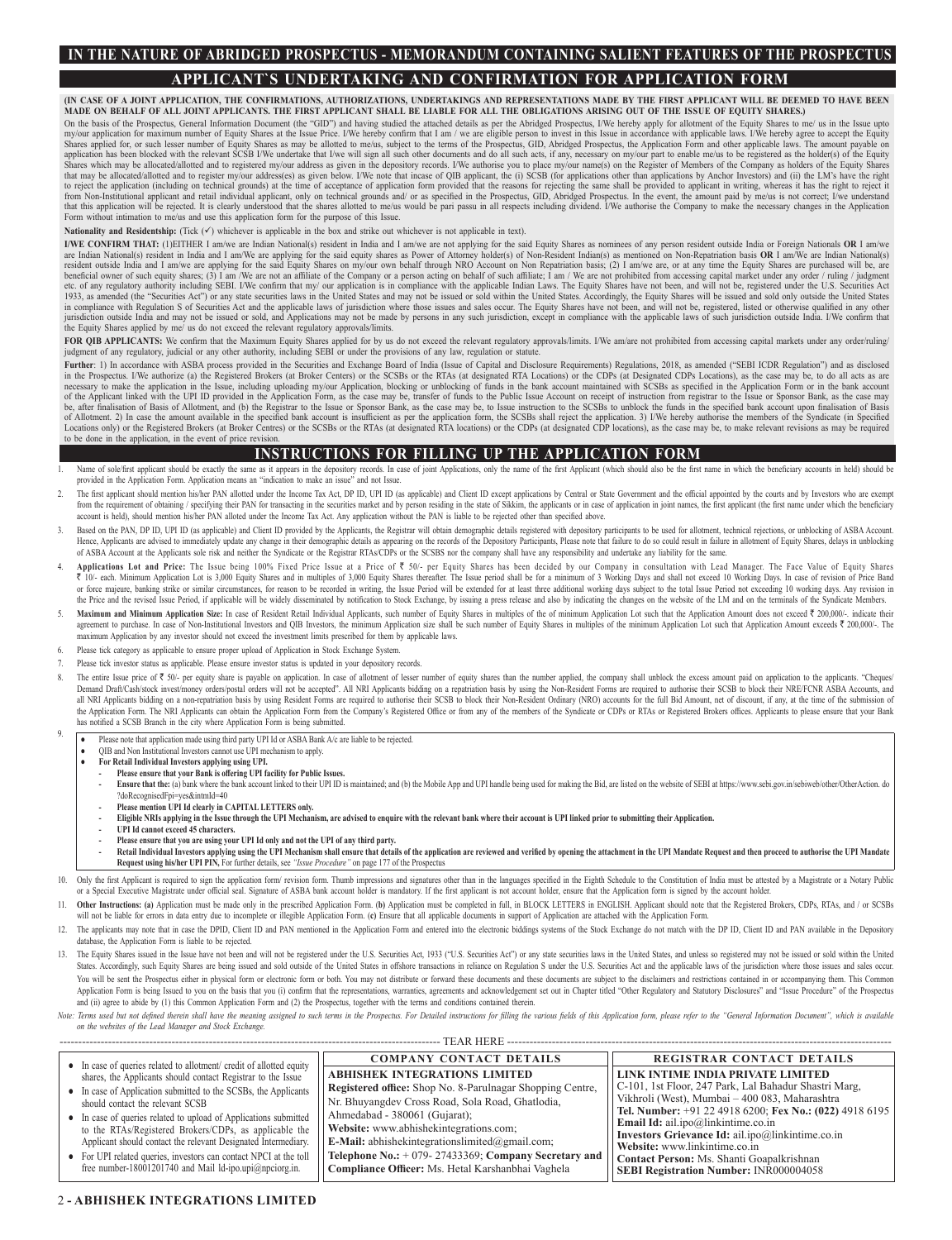# **IN THE NATURE OF ABRIDGED PROSPECTUS - MEMORANDUM CONTAINING SALIENT FEATURES OF THE PROSPECTUS APPLICANT`S UNDERTAKING FOR REVISION FORM**

I/We (on behalf of joint applicants, if any) confirm that the Acknowledgement slip for my/our application are enclosed for the revisions which are being requested. I/we agree to be bound by all the terms & conditions mentioned in the Application Form submitted earlier by me/us.

I/We (on behalf of joint applicants, if any) authorize you to reject this Revision Form, in case any of the details of my existing Application as appearing on the electronic bidding system do not tally with the details in this Revision Form.

## **INSTRUCTIONS FOR FILLING UP THE REVISION FORM**

- 1. Name of sole/first applicant should be exactly the same as it appears in the depository records.
- 2. Please ensure that the application options provided are in the same order as that provided in the Application Form submitted earlier.
- 3. In case there is no change in the particular application, please write "NO CHANGE". In case you want to cancel the application, please write "CANCELLED".
- 4. The entire Application Amount will be payable at the time of submission of the Application Form. Under ASBA Process the SCSBs shall be authorized to block such funds in the bank accounts that are
- specified in the Application Form. Applicants please ensure that your SCSB where the ASBA account is maintained has notified an SCSB branch in the city where the Application form is being submitted. Only the first Applicant is required to sign the application form/ revision form. Thumb impressions and signatures other than in the languages specified in the Eighth Schedule to the Constitution of India must be attested by a Magistrate or a Notary Public or a Special Executive Magistrate under official seal. Signature of ASBA bank account holder is mandatory. If the first applicant is not account holder, ensure that the Application form is signed by the ASBA account holder.
- 6. Please note that application made using third party UPI Id or ASBA Bank A/c are liable to be rejected.
	- QIB and Non Institutional Investors cannot use UPI mechanism to apply.
	- For Retail Individual Investors applying using UPI.
		- **- Please ensure that your Bank is offering UPI facility for Public Issues.**
		- **Ensure that the:** (a) bank where the bank account linked to their UPI ID is maintained; and (b) the Mobile App and UPI handle being used for making the Bid, are listed on the website of SEBI at https:// www.sebi.gov.in/sebiweb/other/OtherAction. do?doRecognisedFpi=yes&intmId=40
		- **- Please mention UPI Id clearly in CAPITAL LETTERS only.**
		- **- Eligible NRIs applying in the Issue through the UPI Mechanism, are advised to enquire with the relevant bank where their account is UPI linked prior to submitting their Application.**
		- **- UPI Id cannot exceed 45 characters.**
	- **- Please ensure that you are using your UPI Id only and not the UPI of any third party.**

7. Other Instructions: a. Revision to Application must be made only in the prescribed Revision Form, as applicable. b. Application must be completed in full, in BLOCK LETTERS in ENGLISH. Applicants should note that the Syndicate Members/ SCSBs/Registered Brokers/ RTAs/ CDPs will not be liable for errors in data entry due to incomplete or illegible Revision Form. c. Ensure that Acknowledgement Slip for your application has and any other documents in support of the revision are attached with the Revision Form. d. Applicants shall only be required to pay the amount in excess of their original application amount (if any) upon an upward revision of their application.

### **ISSUE STRUCTURE**

| <b>Particulars</b>                                                                | <b>Net Issue to Public</b>                                                                                                                                                                                                                                         | <b>Market Maker reservation portion</b>                                                                                                          |
|-----------------------------------------------------------------------------------|--------------------------------------------------------------------------------------------------------------------------------------------------------------------------------------------------------------------------------------------------------------------|--------------------------------------------------------------------------------------------------------------------------------------------------|
| Number of Equity Shares*                                                          | 9,36,000 Equity Shares                                                                                                                                                                                                                                             | 54,000 Equity Shares                                                                                                                             |
| Percentage of Issue Size available for<br>allocation                              | 94.55% of the Issue Size<br>31.09% of the Post Issue Paid up Capital                                                                                                                                                                                               | 5.45% of the Issue Size<br>1.79% of the Post Issue Paid up Capital                                                                               |
| <b>Basis of Allotment/ Allocation if</b><br>respective category is oversubscribed | Proportionate subject to minimum allotment of 3000 Equity Shares<br>and Further allotment in multiples of 3000 Equity Shares each.                                                                                                                                 | Firm Allotment                                                                                                                                   |
|                                                                                   | For further details please refer to the section titled "Issue Procedure"<br>- Basis of Allotment" on Page no. 216 of this Prospectus.                                                                                                                              |                                                                                                                                                  |
| <b>Mode of Application</b>                                                        | All the Applicants shall make the Application (Online or Physical)<br>through ASBA Process or through UPI Mechanism in case of Retail<br>Individual Investors.                                                                                                     | Through ASBA mode Only.                                                                                                                          |
| <b>Minimum Application Size</b>                                                   | For OIB and NII:<br>Such number of Equity Shares in multiples of 6000 Equity<br>Shares such that the Application Value exceeds ₹ 2,00,000                                                                                                                          | 54000 Equity Shares                                                                                                                              |
|                                                                                   | <b>For Retail Individuals:</b><br>3000 Equity Shares                                                                                                                                                                                                               |                                                                                                                                                  |
| <b>Maximum Bid</b>                                                                | For OIB and NII:<br>Such number of Equity Shares in multiples of 6000 Equity Shares<br>such that the Application Size does not exceed 9,36,000 Equity<br>Shares subject to limit the investor has to adhere under the relevant<br>laws and regulations applicable. | 54000 Equity Shares                                                                                                                              |
|                                                                                   | <b>For Retail Individuals:</b><br>3000 Equity Shares so that the Application Value does not exceed<br>₹2,00,000                                                                                                                                                    |                                                                                                                                                  |
| <b>Mode of Allotment</b>                                                          | Compulsorily in dematerialized mode                                                                                                                                                                                                                                | Compulsorily in dematerialized mode                                                                                                              |
| <b>Trading Lot</b>                                                                | 3000 Equity Shares                                                                                                                                                                                                                                                 | 3000 Equity Shares, However the Market Maker may accept odd<br>lots if any in the market as required under the SEBI (ICDR)<br>Regulations, 2018. |
| Terms of payment                                                                  | Entire Application Amount shall be payable at the time of submission of Application Form.                                                                                                                                                                          |                                                                                                                                                  |

\* 50% of the shares offered in the Net Issue to Public portion are reserved for applications whose application value is below  $\overline{(}2,00,000$  and the balance 50% of the shares are available for applications whose application value is above  $\bar{\tau}$  2,00,000.

|                                                                                                                          | --------------------------------                          |                                                         |
|--------------------------------------------------------------------------------------------------------------------------|-----------------------------------------------------------|---------------------------------------------------------|
|                                                                                                                          |                                                           |                                                         |
| • In case of queries related to allotment/ credit of allotted equity                                                     | <b>COMPANY CONTACT DETAILS</b>                            | <b>REGISTRAR CONTACT DETAILS</b>                        |
| shares, the Applicants should contact Registrar to the Issue                                                             | <b>ABHISHEK INTEGRATIONS LIMITED</b>                      | LINK INTIME INDIA PRIVATE LIMITED                       |
| • In case of Application submitted to the SCSBs, the Applicants                                                          | Registered office: Shop No. 8-Parulnagar Shopping Centre, | C-101, 1st Floor, 247 Park, Lal Bahadur Shastri Marg,   |
| should contact the relevant SCSB                                                                                         | Nr. Bhuyangdev Cross Road, Sola Road, Ghatlodia,          | Vikhroli (West), Mumbai - 400 083, Maharashtra          |
| In case of queries related to upload of Applications submitted<br>to the RTAs/Registered Brokers/CDPs, as applicable the | Ahmedabad - 380061 (Gujarat);                             | Tel. Number: +91 22 4918 6200; Fex No.: (022) 4918 6195 |
|                                                                                                                          | Website: www.abhishekintegrations.com;                    | Email Id: ail.ipo@linkintime.co.in                      |
| Applicant should contact the relevant Designated Intermediary.                                                           |                                                           | Investors Grievance Id: ail.ipo@linkintime.co.in        |
| • For UPI related queries, investors can contact NPCI at the toll                                                        | <b>E-Mail</b> : abhishekintegrationslimited@gmail.com;    | Website: www.linkintime.co.in                           |
| free number-18001201740 and Mail ld-ipo.upi@npciorg.in.                                                                  | Telephone No.: $+$ 079- 27433369; Company Secretary and   | Contact Person: Ms. Shanti Goapalkrishnan               |
|                                                                                                                          | Compliance Officer: Ms. Hetal Karshanbhai Vaghela         | <b>SEBI Registration Number: INR000004058</b>           |